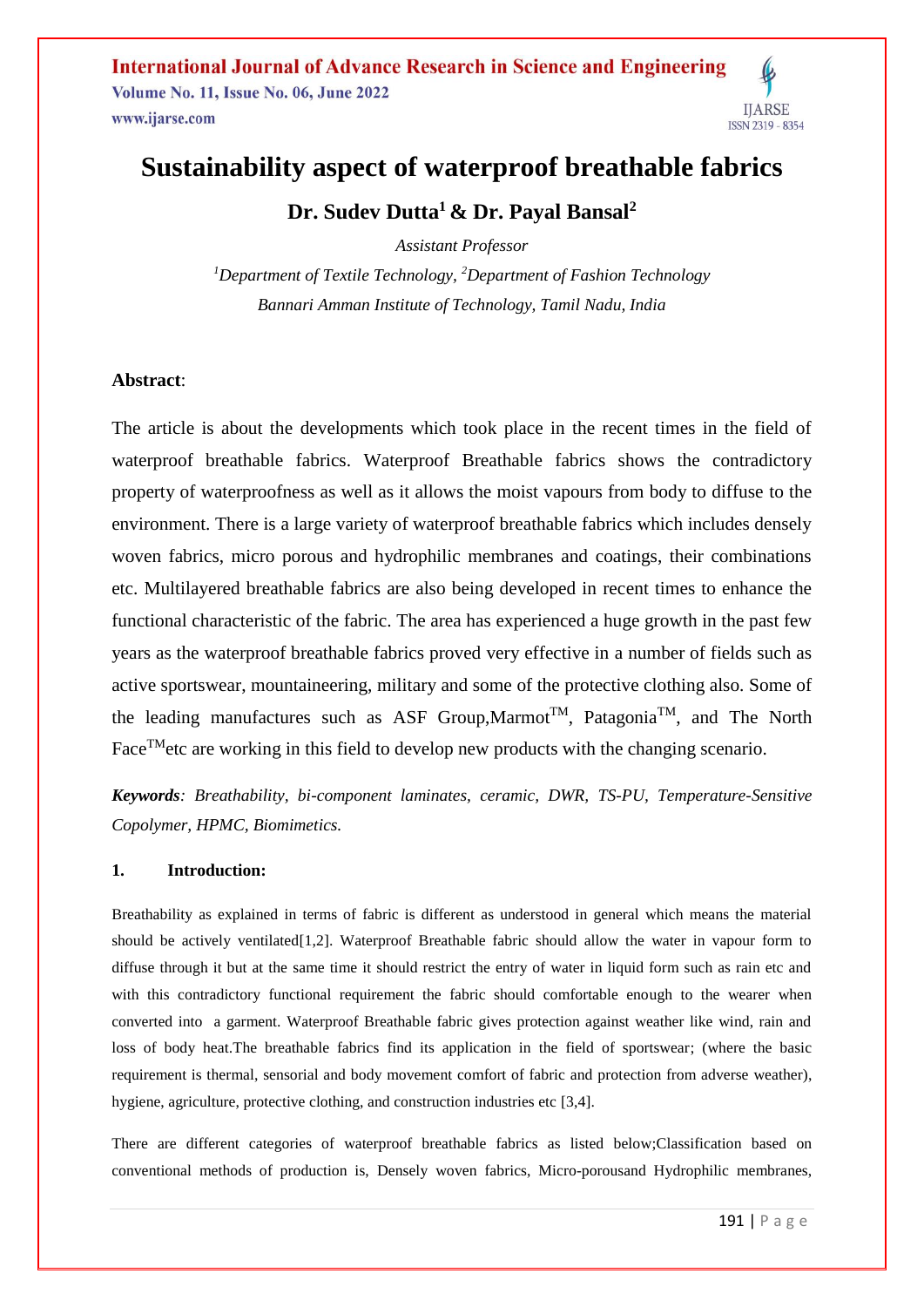# **International Journal of Advance Research in Science and Engineering Volume No. 11, Issue No. 06, June 2022** www.ijarse.com



Micro-porous and Hydrophilic coating. Further it can be classified as, combination of micro-porous and hydrophilic membranes and coating and retroreflectivemicrobeads. Also based on recent developments, it is smart breathable fabrics and fabrics based on biomimetics. The development of micro-porous polymeric film made up of PTFE by Gore-Tex, which is an established brand name in the field of breathable fabrics since 1976 was considered the most significant development in this field. After Gore-Tex, numerous product brands have developed their patents in the same field [5].

Scope for development in any engineering field is always limitless. Research and Development is an easy task if the problem is well known. Problems can be cost effective production, alternative method of production, better functional characteristic in the product, economic and environmental friendly solution etc. As far as waterproof breathable Fabrics are concerned the formulation and application of micro-porous and hydrophilic membranes and coatings have been well researched in different fields of applications. Smart breathable fabrics and fabric based of biomimetics, which has recently gained popularity, has started to show a great potential [1]. The use of polyester microfilaments in densely woven structure has also proved its worth in waterproof breathability, thermal insulation and wind proof character of fabric [5,6]. A great scope for development also arises with the development of new ideas in the field. The leading manufacturers in the field has developed new product range such as THERMOBALL by The North Face which can offer the light weight, loft, warmth and compressibility of down, NanoPro and NanoProMembrain by Marmot[7] also some other names are there such as Patagonia, ASF Group [8].

#### **2. Recent Developments**

# **2.1 Modification in the existing products and processes**

# **i. Bi-component Micro-porous and Hydrophilic Laminates**

Using two components together is always beneficial as the advantages of both components can be utilized in one system that is why; Bi-component waterproof breathable fabrics are gaining interest in the market these days. This is because their combined system is proved effective in diffusion of perspiration vapours as well as condensed liquid perspiration. Hydrophilic systems do not transport perspiration vapour, but only the liquid perspiration formed when the vapour condenses where asMicro-porous hydrophobic systems transport vapour, but do not transport condensed perspiration [8]. By using a Bi-Component System that uses both hydrophilic and hydrophobic micro-porous elements most effective waterproof breathable system can be made. In this system Micro-porous PTFE membraneand hydrophilic Polyurethane (PU) are used together as a bi-component. The micro-pores of the PTFE are filled with hydrophilic PU. There is some evidence that an air layer exists between the PTFE and PU that provides insulation, increasing the temperature differential between the inside and outside of the fabric, and this can reduce condensation. The durability of this bi-component can be only due to use of high hydrophilic PU else chances of damage are more. This is also called Modern Gore-Tex and it is impermeable to air [9].

#### **ii. Use of Ceramic in Coatings**

Polyurethane (PU) is used conventionally as micro-porous coating on the fabric. In recent times, Ceramic is being used in coating which provide many more holes to transport the perspiration vapours away from the body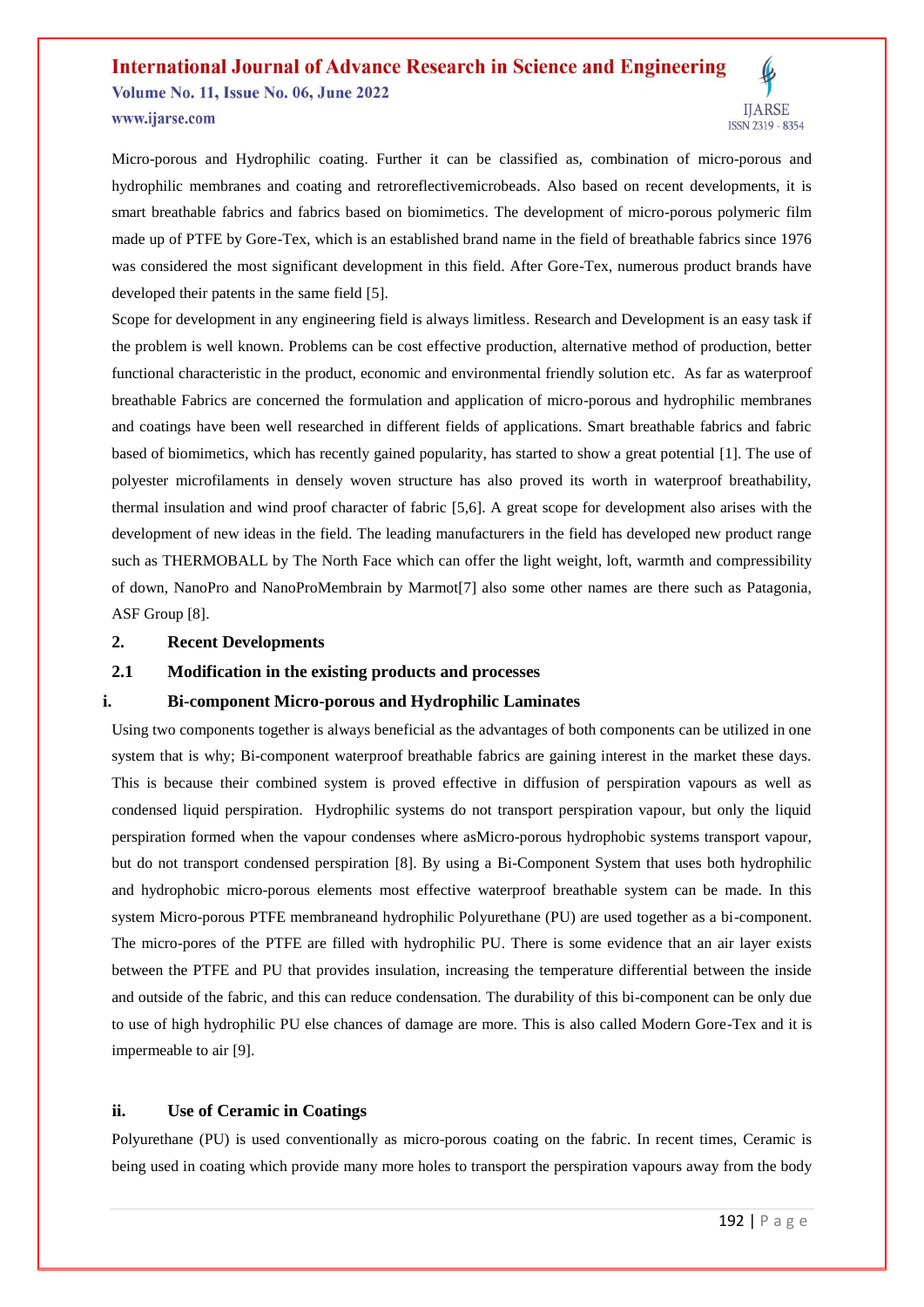#### **International Journal of Advance Research in Science and Engineering Volume No. 11, Issue No. 06, June 2022 IIARSE** www.ijarse.com ISSN 2319 - 8354

by improving moisture vapour transmission of the fabric. Due to the addition of ceramic in the coatings finer holes are being formed and it adds about 20% more waterproof protection [8].

## **iii. SuperShed™ DWR Application[8]**

This newly developed DWR technology uses a water repellent agent and a collateral process technology that densely aligns water repellent groups and bonding them firmly to the nylon fabric. This Technology was rated 80 using the water repellency spray test method even after over 100 repeated washing. Generally the DWR wears off with time are re-treatment is recommended when necessary. With this improved technology the treatment stays for a longer period of time in the fabric.

#### **iv. Reduced Pore Size**

Earlier the micro-porous membrane pore size was 2-3 micrometers which is reduced by 30% in this new technology which is recently launched by one of the leading manufacturers (Marmot) of waterproof breathable fabrics and it is named as NanoPro<sup>TM</sup>. These very small pores which are densely packed improve the waterproofness and breathability of the fabric. This pore structure is also air permeable allowing for dynamic air exchange. Dynamic Air Permeability allows for air exchange to more quickly shed moisture vapour without compromising waterproof performance or wind protection [9,10].

## **2.2 Smart Breathable Fabrics**

Smart Fabrics and Interactive Textiles are defined as having an in-built ability to respond to external stimuli, including electrical, mechanical, thermal, chemical or magnetic. Current smart textile systems aiming to reduce the discomfort caused by moving between hot and cold environments generally rely on temperature as a stimulus. Temperature sensitive polymers can be used in membranes and coatings in combination with fabric which gives waterproof breathability in which WVP changes with change in temperature. To design fabrics which can use humidity as a trigger to react to changes in the micro-climate in order to keep the wearer dryer for longer and get dry quicker can be more comfortable to wear [11].

#### **2.2.1 TS-PU (Temperature Sensitive Polyurethane)**

Temperature-sensitive polyurethane (TS-PU) is one novel type of smart polymer. The water vapour permeability (WVP) of its membrane could undergo a significant increase as temperature increases within a predetermined temperature range. Such smart textiles would not only be waterproof at any temperature, but also provide variable breathability in response to the climate temperature [12].

#### **2.2.2 Temperature-Sensitive Copolymer**

A smart breathable cotton fabrics using a temperature-sensitive copolymer - poly (N-tertbutylacrylamide-ranacrylamide:: 27: 73) was developed by Save et al.

Recipe Used:

- Copolymer(aq.) -20 wt%
- 1,2,3,4-butanetetracarboxylic acid (cross-linker)-50 mol%
- Sodium hypophosphite (catalyst)-0.5 wt%

Followed by drying (120°C, 5 min) and curing (200°C, 5 min).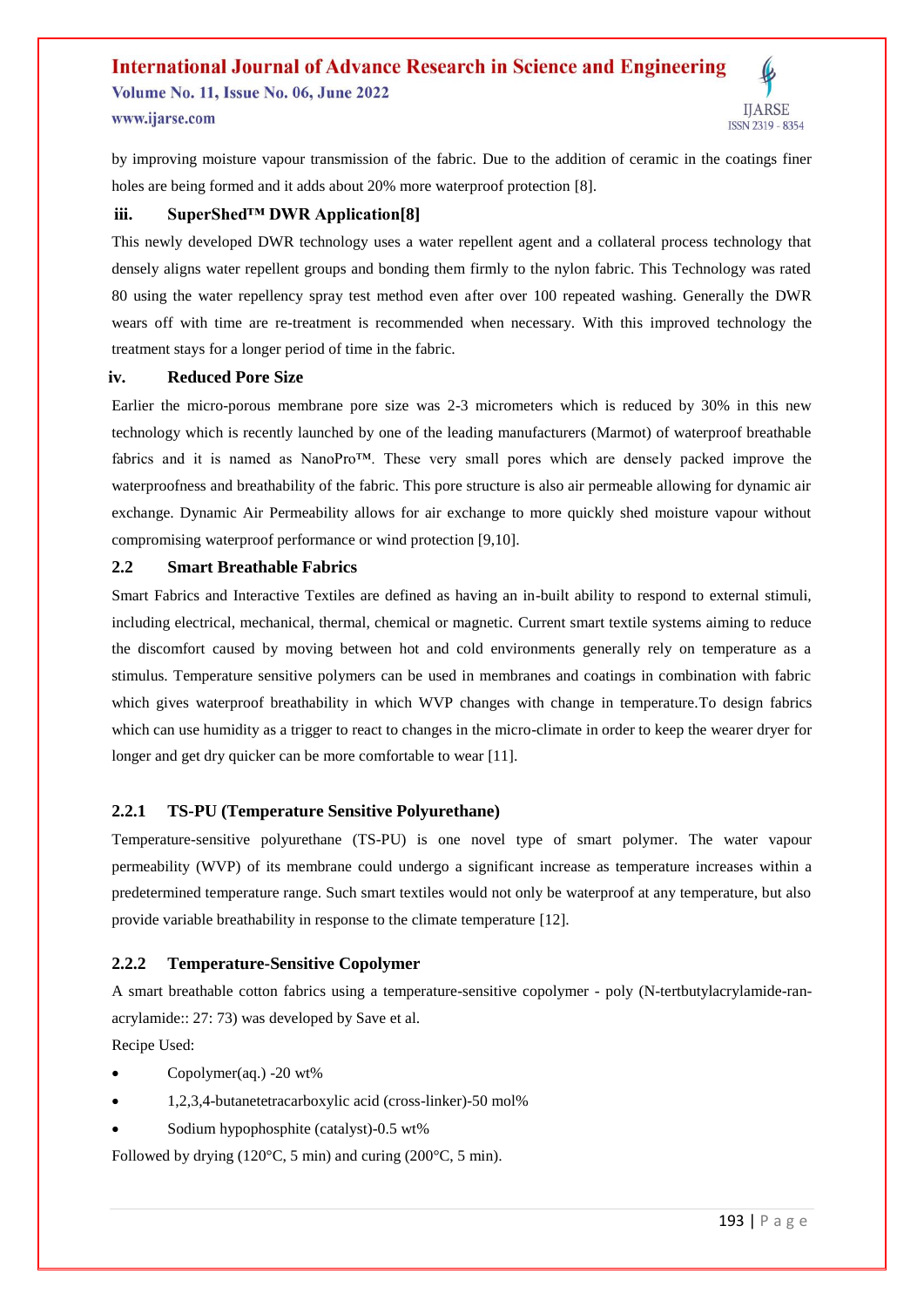# **International Journal of Advance Research in Science and Engineering Volume No. 11, Issue No. 06, June 2022** www.ijarse.com ISSN 2319 - 8354

The coatings after integration to the cotton substrate retained temperature-sensitive swelling behaviour and showed a transition in the temperature range of  $15{\text -}40\hat{A}^{\circ}C$ . The coated fabrics showed a temperature-responsive water vapour transmission rate (WVTR) [6,13].

## **2.2.3 Hydroxypropyl methyl cellulose**

Hydroxypropyl methyl cellulose (HPMC) is an intensively investigated temperature-sensitive polymer which has a simultaneously hydrophilic and hydrophobic structure and demonstrates a low critical solution temperature (LCST) at about 55.65 °C.In an aqueous solution, the macromolecular chains of HPMC experience reversible solubility and exhibit a significant hydration-dehydration change in response to temperature stimulus. These polymers have both hydrophilic and hydrophobic groups in their structure. Below LCST, the hydrophilic interactions dominate and polymer becomes soluble in water, while above this temperature hydrophobic interactions dominate and polymer becomes insoluble in water. The gel change shape by swelling in water below transition temperature and de-swells above transition temperature.The coatings after integration to the cotton substrate retained temperature-sensitive swelling behaviour and showed a transition in the temperature range of 30-40°C.The coated fabric is exposed to external temperature, it will display swelling/shrinkage or hydration/dehydration properties, and cause changes in the water vapour transmission rates (WVTR), permeance and permeability of the fabrics [14].

#### **2.3 Fabrics based on Biomimetics**

Biomimicry or biomimetics- is a new way to think of how we may be producing new materials in the future. Biomimicry is derived from the Greek word 'bio' –meaning life and 'mimetic' meaning 'mimic.' Biomimetics is the science of applying nature's principles to human engineering and design. Biomimetics is the mimicking of biological mechanisms, with modification, to produce useful artificial items [2]. And biomimetics clothes are those which mimic the wonders of biological world and perform more effectively

#### **2.3.1 The Pine Cone Effect**

Humidity-responsive adaptive textiles respond to levels of humidity in the micro-climate, so that breathability improves as the material begins to saturate. The fabrics based on pine cone can be used for a more effective waterproof breathability. Pine cone opens and closes its spines according to the weather,If it's going to rain, the spines close up to protect the seeds inside and if it's going to stay dry, the spines open up to improve the chances of the seeds escaping [13].Researchers at England's Bath University and the London College of Fashion are trying to design biomimetics clothes that could work the same way. The fabric could be made with an outer layer of tiny spikes, only 1/200th of a millimetre wide. When it's hot, the spikes would open up to let out the heat, cooling you down. When it's cold, the spikes would flatten back down to trap air and provide more effective insulation [13].

Nike introduced similar concept to produce its 'Macro React' range with a Fish-scale Pattern. It was first worn by tennis star Maria Sharapova at US Open 2006 and later by Roger Federer at Wimbledon. When someone wear this clothing, upon perspiration, the flaps in the fabric swings open to release heat and moisture to keep one dry and cool. The same clothing is made way for golf dresses.

**IIARSE**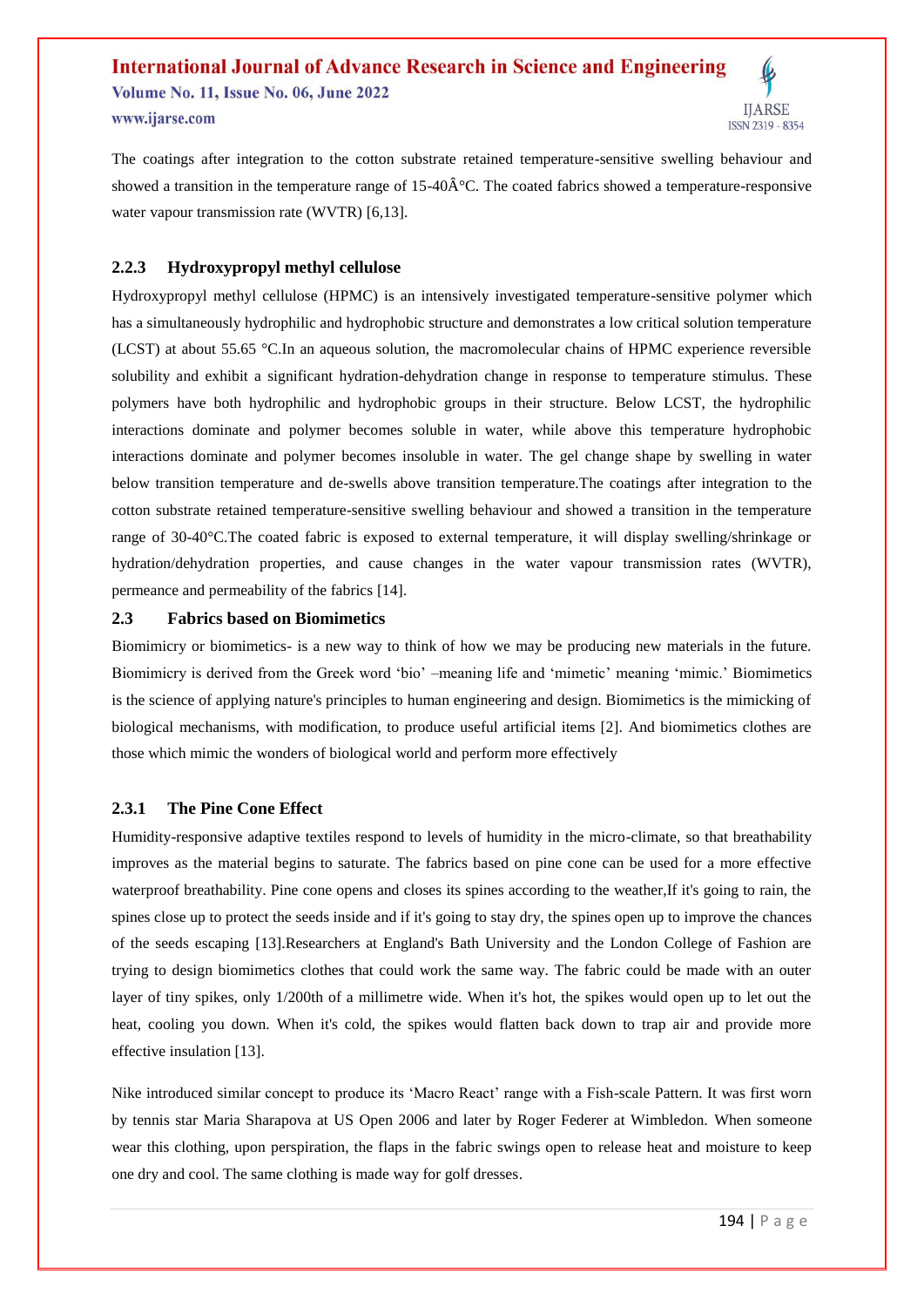# **International Journal of Advance Research in Science and Engineering Volume No. 11, Issue No. 06, June 2022** www.ijarse.com



Also the introduction of INOTEK Fibres developed by MMT Textiles, which works on pine cone effect, has brought a new revolution in the field of waterproof breathability. The fibres alleviate the feeling of dampness by increasing the permeability of yarns and textiles as moisture builds up around them. The manufacturers in the field ofsports clothing, base layers, underwear, socks and bedding fabrics can bring new products that has improved comfort which can be delivered by keeping them dryer for longer and getting them dry quicker in extreme conditions. The U.S. Army Natick Soldier Research, Development and Engineering Centre in Massachusetts have tested a range of textiles using INOTEK patented fibres and validated all the resulting data. They verified its performance via a series of tests carried out on 100% INOTEK fibres, its blend with natural fibres like Merino wool and commercial fibres like Tencel, all the test samples showed significantly improvement in permeability at 98% Rh against relevant test and control samples. The breathability of INOTEK textiles improves gradually from the first point of elevated relative humidity up to optimum performance at the point of saturation [12,13,14].

INOTEK fibres work just opposite to the wool fibres. As the material starts absorbing moisture the fibres start to close (mimicking the pine cone) and reduce in volume causing yarn to thin three-dimensionally in the crosssection. Microscopic air pockets are opened in the material and this increases its breathability. In contrast to pure wool, an INOTEK/wool blended yarn can reduce its thickness by up to 10% of its original width in damp conditions.The reactive response to humidity is also reversible. INOTEK fibres revert back to their original state in dry conditions, reducing air permeability and increasing insulation of the textile as in case of pine cone.

INOTEK fibres can find application not only in apparel sector but also in health and hygiene sector such as bedding, where more efficient moisture management would be of huge benefit and wound dressing, where this unique breathable technology could control moisture levels beneath the dressing, enhancing comfort whilst offering the same level of protection from infection etc [11,14].

#### **2.3.2 Transpiration within a Leaf Effect**

Transpiration is a process that involves loss of water vapour through the stomata of plants. The loss of water vapour from the plant cools down the plant when the weather is very hot.When the plant loses water through transpiration from the leaves, water from the stem and roots moves upward, or is `pulled', into the leaves.

#### **(i) AZKO NOBEL's Stomatex**

The clothing is made of neoprene fabric along with foam insulation which has tiny hole like dome, as like the transpiration process within a leaf, which provides a controlled release of water vapour to make the clothing comfortable. Stomatex is claimed to respond to the level of activity by pumping faster as more heat is produced, returning to a more passive state when the wearer is at rest. Stomatex is used in conjunction with Sympatex, Akzo Nobel's waterproof breathable membrane, to produce a breathable waterproof insulating barrier for use in clothing and footwear. The manufacturer claimed it as 'the most comfortable clothing and footwear systems in the world today' [2,12,14].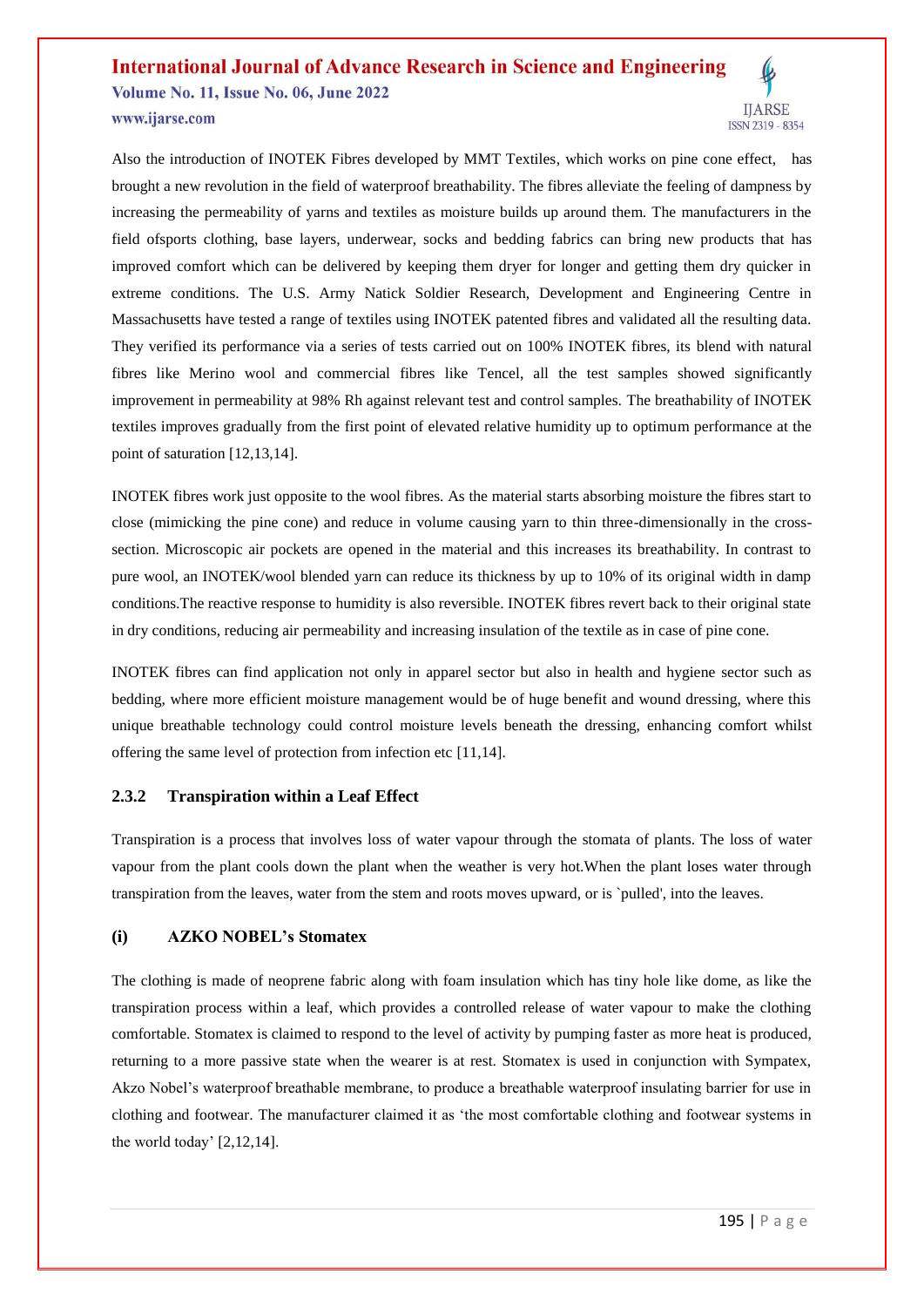# **International Journal of Advance Research in Science and Engineering**

**Volume No. 11, Issue No. 06, June 2022** www.ijarse.com



# **3 Conclusion**

The technology has witnessed significant developments in the field of waterproof breathable fabrics in recent times including biomimetics clothes and there is a long way to go in the future. The scopes are unlimited and resources are infinite. Any change in the technology and methods can lead to the development in the field of Waterproof Breathable Fabrics which can be used effectively and efficiently in near future.

# **4 References**

[1] ArunangshuMukhopadhyay and VinayMidha (2008), "A Review on Designing Waterproof Breathable Fabrics Part I: Fundamental Principles and Designing Aspects of Breathable Fabrics", *Journal of Industrial Textiles;* 37(3):225-262.

[2] A R Horrocks and S C Anand, Handbook of Technical Textiles:"*Chapter 12 Waterproof Breathable Fabrics*", 1<sup>st</sup> Edition, Woodhead Publishing, New York, 2000

[3] IlhenOzen (2012); "Multi-Layered Breathable Fabric Structures with Enhanced Water Resistance"; *Journal of Engineered Fibers and Fabrics*; Volume 7, Issue 4; 63-69.

[4] DevanandUttam (2013); "Active Sportswear Fabrics"; *International Journal of IT, Engineering and Applied Sciences Research*; Volume 2, Issue 1; 34-40

[5] Han-Yong Jeon, Woven Fabrics: "*Chapter 6 Polyester Microfilament Woven Fabrics"*, 1<sup>st</sup> Edition, InTech Publication, 2012

[6] Save.N.S., Jassal.M., and Agrawal.A.K..; Journal of Industrial Textiles, January 1, 2005; 34(3): 139 - 155

[7] Biomimetics Clothes by Chris Woodford[.http://www.explainthatstuff.com/biomimeticclothing.html](http://www.explainthatstuff.com/biomimeticclothing.html)

[8] An Overview of Waterproof Breathable Fabrics by ArifulHasan, Al-aminSohag, LutfurRahman, UzzalHossain, NM Walid[.http://textilelearner.blogspot.in/2013/05/an](http://textilelearner.blogspot.in/2013/05/an-overview-of-waterproof-breathable.html)[overview-of-waterproof-breathable.html](http://textilelearner.blogspot.in/2013/05/an-overview-of-waterproof-breathable.html)

[9] Waterproof Breathable Fabrics- Explained by Matt Fuller and Dr Mark Taylor[.http://www.ukclimbing.com/articles/page.php?id=4556](http://www.ukclimbing.com/articles/page.php?id=4556)

[10] Biomimetics: Engineering New Textile by Md. Abbas Uddin Shiya[khttp://www.textiletoday.com.bd/magazine/30](http://www.textiletoday.com.bd/magazine/30)

[11] Application of smart polymers to textile By S. Ariharasudhan, R. P.Sundara[mhttp://www.fibre2fashion.com/industry-article/2/132/application-of-smart](http://www.fibre2fashion.com/industry-article/2/132/application-of-smart-polymers-to-textile8.asp)[polymers-to-textile8.asp](http://www.fibre2fashion.com/industry-article/2/132/application-of-smart-polymers-to-textile8.asp)